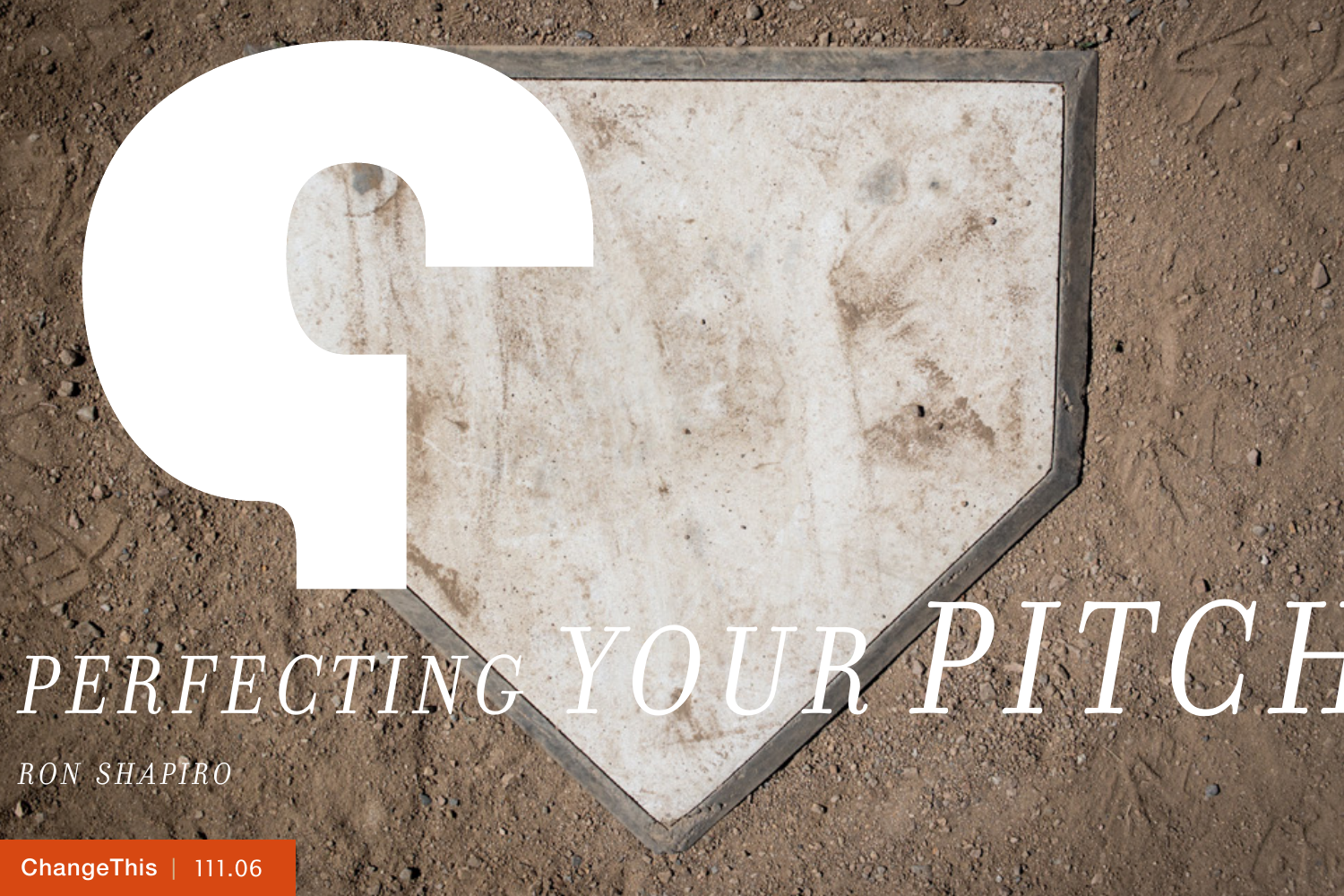*HAVE YOU EVER BEEN* faced with settling family financial squabbles, asking for a raise, offering tough but constructive criticism, rejecting a friend or relative's request for a loan, selling and holding to a price, making budget denials and requests, dealing with customer objections, or negotiating a contract where you feared the other side had all the leverage?

And have you, like me on occasions, said something to quickly solve the problem and in an instant thought to yourself: "WOW, why did I say that?" How often do we come out of an important discussion or a negotiation and ponder what we could've done or said differently to achieve a better result?

Having been involved in all of these situations—and an array of other business and personal communications challenges throughout my career—I decided to systematize how I managed them. That process culminated in my latest book Perfecting Your Pitch: How to Succeed in Business and in Life by Finding Words That Work, in which I articulate for others my system and how it allows us to find and speak the "words that work" so that we're not left thinking "Oh I wish I had done/said that differently."

It is a system that empowers us to convey messages that effectively accomplish our objectives.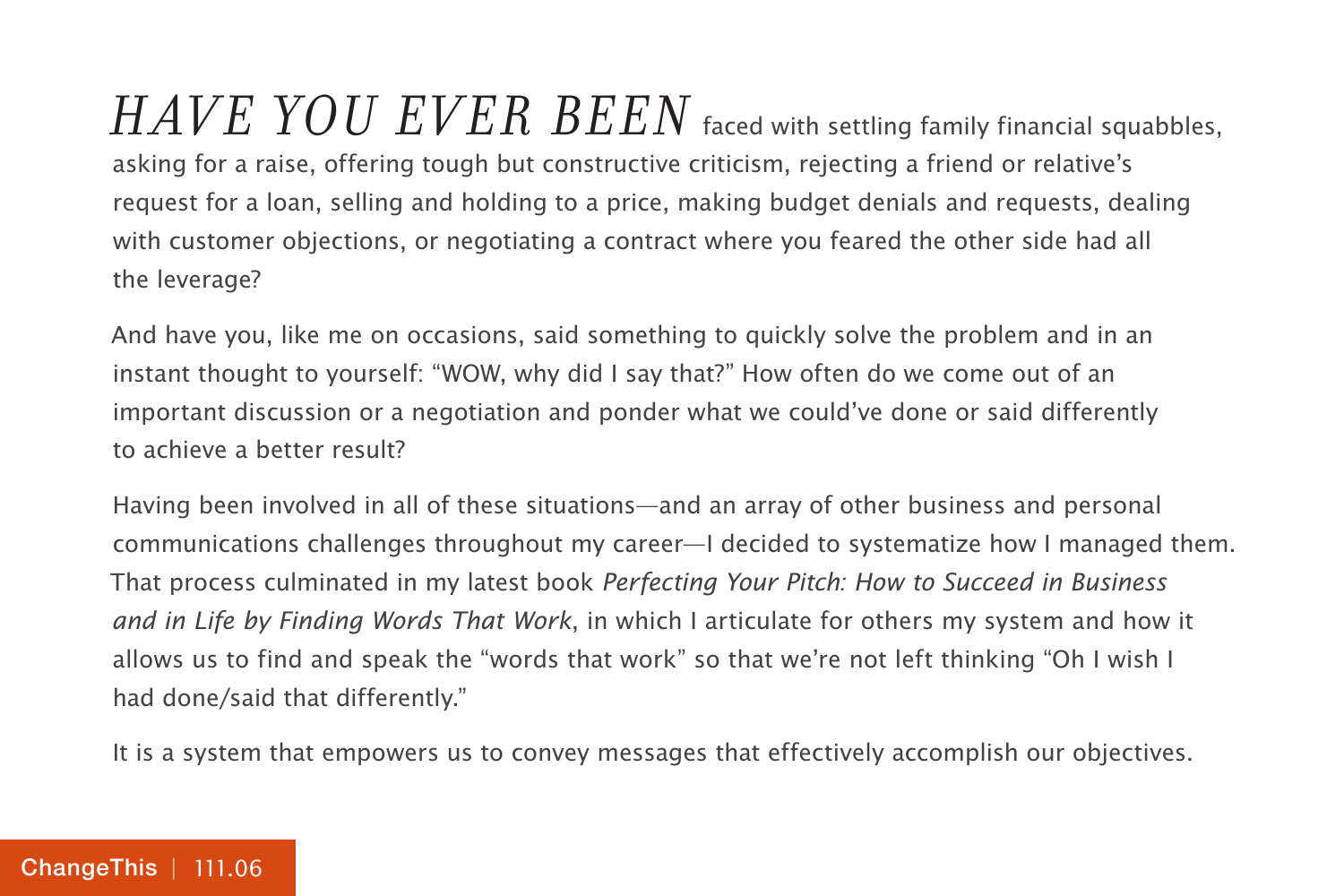But, before I share some of those lessons here, let me ask one more question: Have you ever been in a situation where you had to make a hard ask, let's say asking for an amount of money that you were uncomfortable seeking, and fudged the demand because you feared rejection or a negative reaction by the other side?

I remember early in my career as an agent having a goal of getting \$1million for my client. I understood the general negotiation principle: "aim high," make a demand for \$1.25million to give the other side some negotiating room and hopefully end at \$1 Million. The only problem was, once I got in the room with the other side, I became self-conscious of what I was going to say. Instead of saying "it will take \$1.25million to do that deal," I retreated to "It will take somewhere between \$1.25 and 1million to do that deal." The other side in the negotiation, of course, focused in on the lower \$1million, so in their mind the deal was already down to \$800,000.

After finding myself retreating like that on a few successive occasions, I started scripting out what my demands would be and vetting the script with one of my associates. That process helped me get comfortable with the message, and confidently deliver the higher demand. Drawing on the lessons I learned from "making the ask" in early negotiations led to my laying the foundation of Perfecting Your Pitch: script before you engage in crucial conversations of all kinds.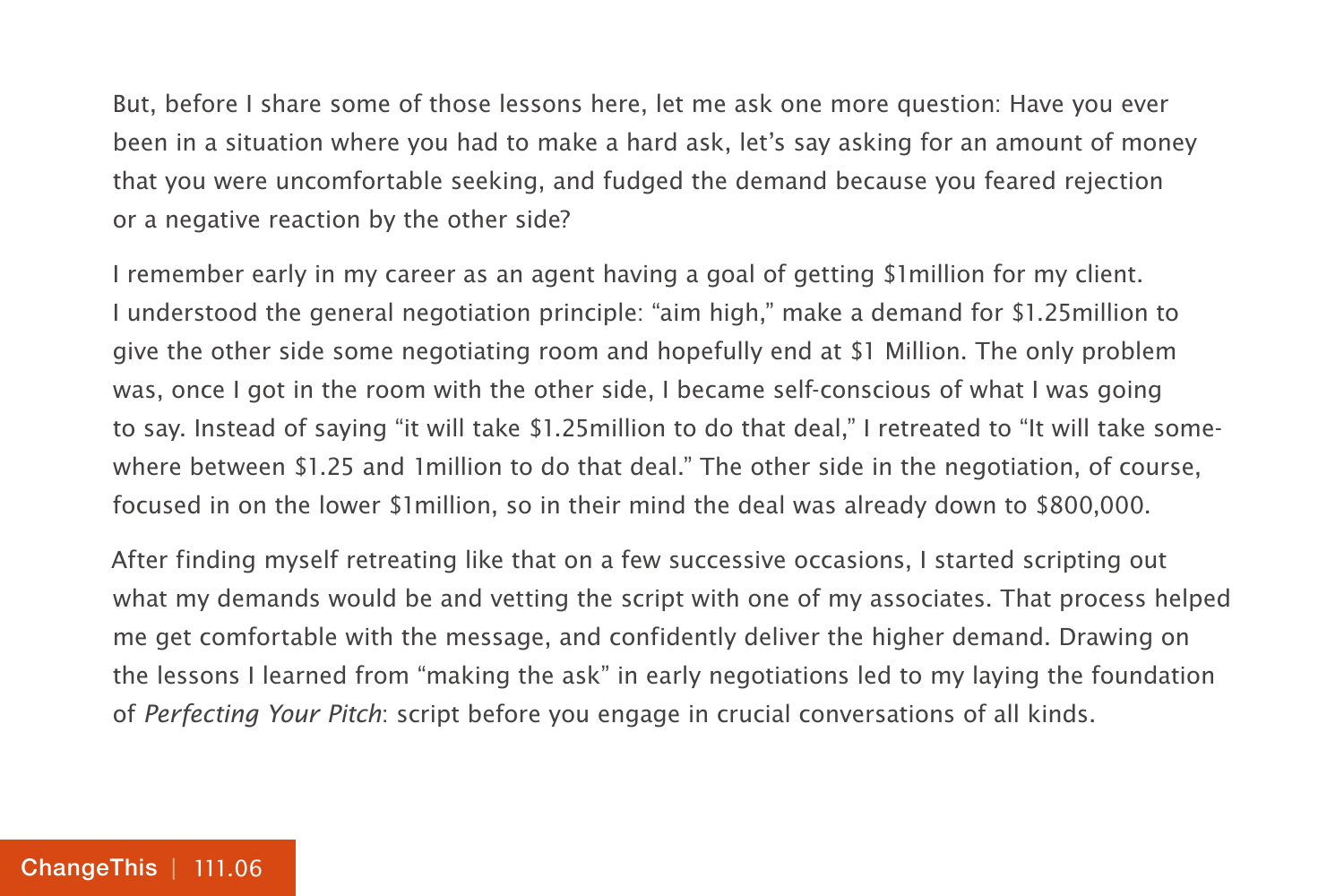As I sat at my computer contemplating this, and completing the re-writing of a chapter in Perfecting the Pitch about the negotiation of one of Major League Baseball's biggest contracts— Joe Mauer's \$184 Million deal with the Minnesota Twins—I got a call from my good friend Steve Mosko, President of Sony Pictures Television. After some small talk he asked what I was doing at the moment, and I told him about the book I was writing and how I crafted the words for Joe's negotiation. After hearing my quick summary, he excitedly asked "Did you see yesterday's New York Times?" He explained that there was a story in it about how he successfully sold Jerry Seinfeld on bringing his latest television production, Comedians In Cars Getting Coffee, to Sony's digital platform. Steve explained that he was not only competing with other studios, but also with major internet providers for the show, and said:

"I was ready for them. You should've seen the notes and ideas that I scratched out on my pad before my meeting with Jerry. I thought through all aspects of what would be important to him and what was important to us, and I plotted them out like a script. And when I went in to make my presentation, I felt fully prepared and able to confidently address the issues that were important to Jerry. Ever since you and I discussed the principles of preparation and scripting in your programs, I have embraced them in my work."

Steve is a living example of the importance of perfecting your pitch and scripting for success.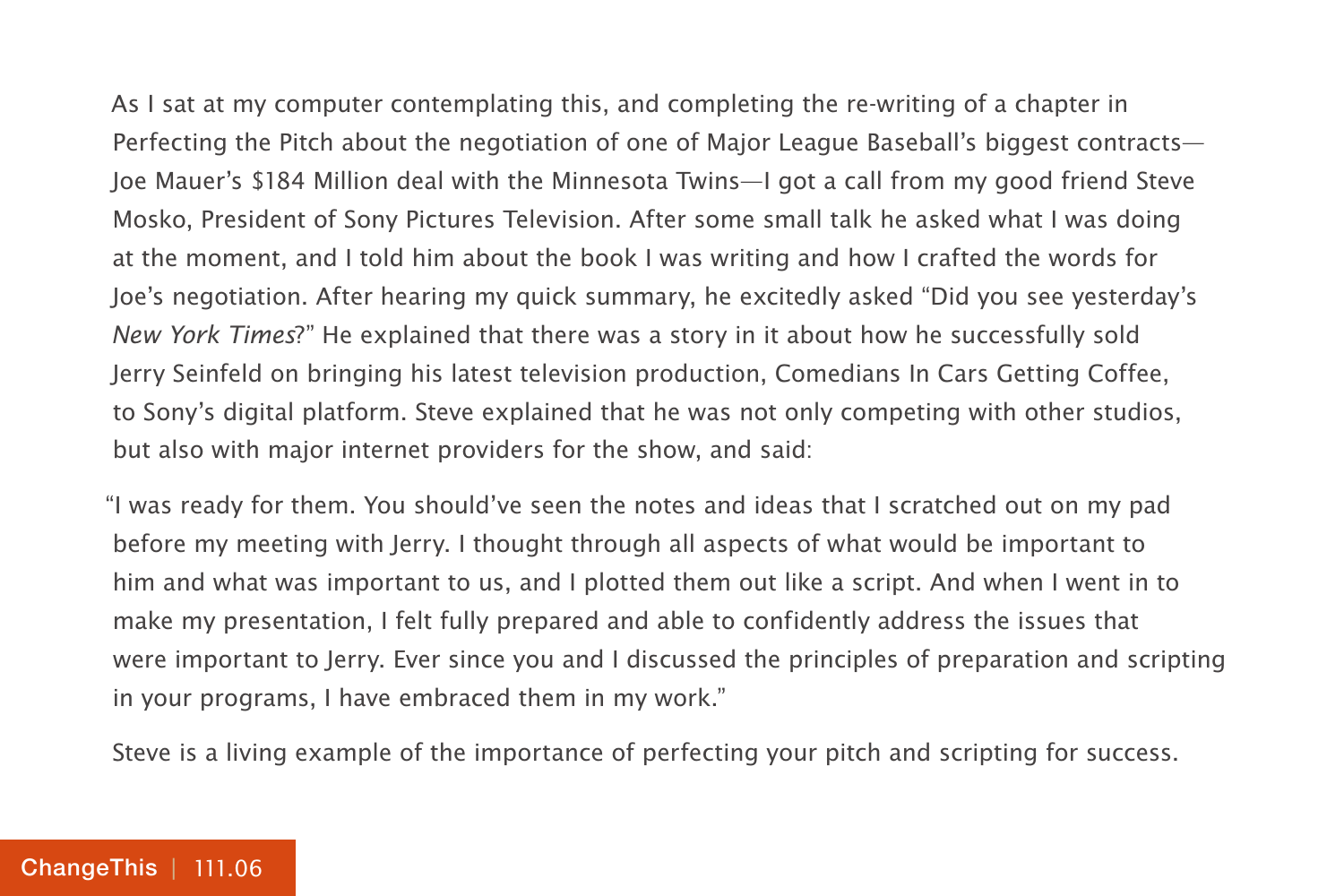But not every CEO instantly sees the benefits of embracing the discipline of the scripting process. Having achieved top executive status, some feel as if they already know how to communicate effectively—or don't have time to learn new ideas. Not long ago a brilliant and visionary leader came to me to help him move a stalled negotiation forward. In order for the negotiation to be accepted by his board he needed, in addition to other considerations, a grant of \$50 Million ("new money") to be infused into his organization by the other side. I told him that in order to get to that point, he had to make an ask for a grant of \$75 Million, which itself was based upon

#### *Drawing on the lessons I learned from "making the ask" in early negotiations led to my laying the foundation of*  Perfecting Your Pitch*: script before you engage in crucial conversations of all kinds.* 66<br>*in*<br>Pe

legitimate needs. I then told him that the best way to achieve that goal was to script out and practice what he was going to say so as to deliver the ask with precision and confidence. If he hesitated or hedged, the other side could sense an opening to negotiating a lesser amount than the \$50 million he required. He responded to me that he did not need to script. "I don't even script my speeches … People just give me input and I know what to do and how to execute it."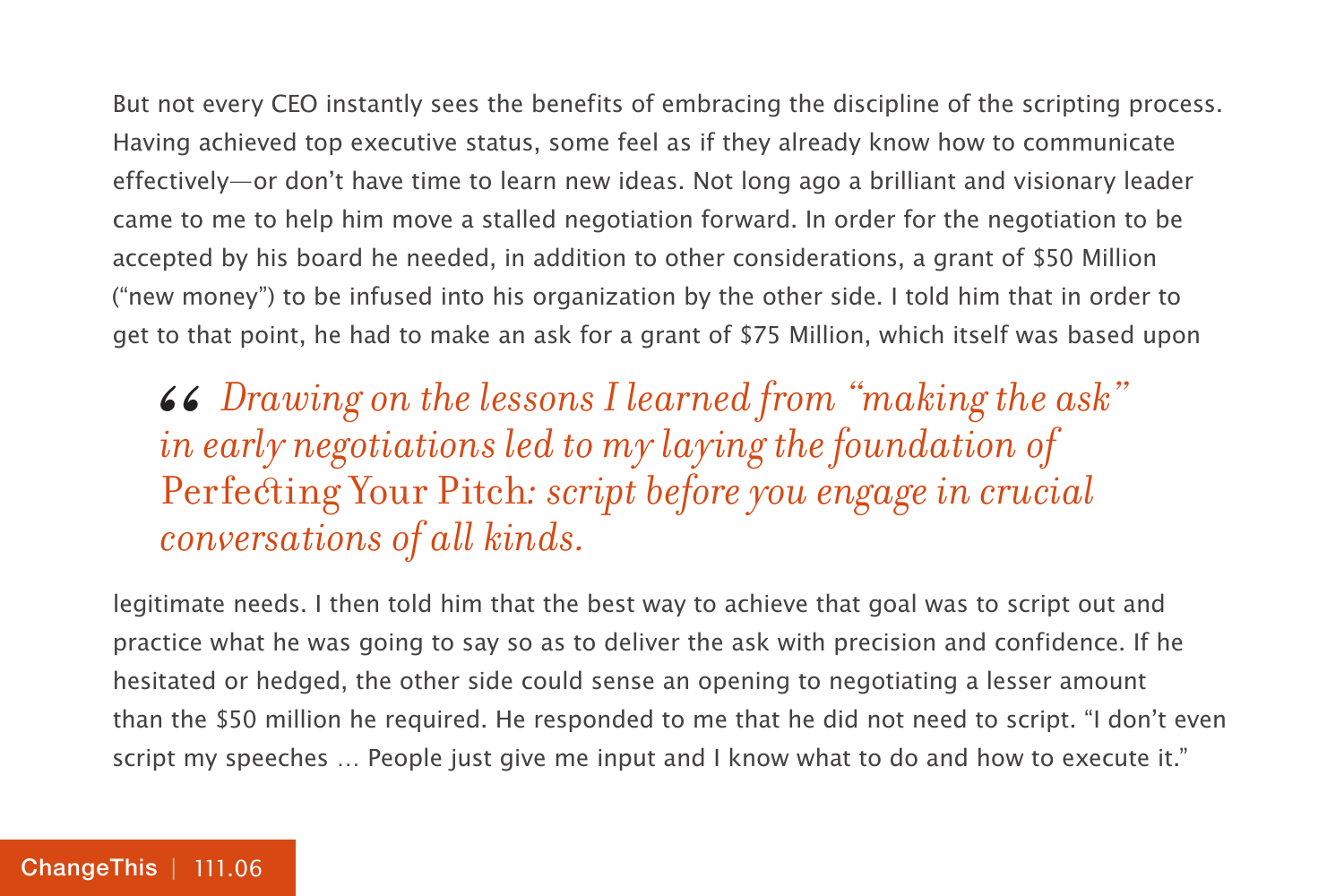You might be able to imagine the rest of the story. Because he would be breaking new ground with the substantial ask of new money, he hedged his bets: "We would really like \$75 Million and certainly not less than \$50 Million." The exchanges that followed were somewhat more complicated, but suffice to say that the counter offer from the other side was below \$50 Million and it was offered as a loan and not a grant. The CEO felt defeated and sensed the folly of his qualified ask. To his credit, he had learned a lesson and asked that we script through the rest of the negotiation with him.

We then collaborated on a script to overcome any miscommunication of the demand he needed to make and he agreed to stick to what we practiced during the communications even though he still had some doubts. So in the exchanges that followed he explicitly stated that unless he could get "an outright grant of \$75 Million" the deal could not be done. And he delivered his ask with a level of clarity and confidence that ultimately brought the other side to the \$50 Million dollar mark. I will never forget his email simlpy stating: "Mission accomplished. \$50 Million in new money now part of the deal. Thank you."

It is so important to keep an open mind to new approaches and processes—no matter how high someone has risen in the business hierarchy. But that is easier said than done. As Thomas Edison described the process of learning from his mistakes, the CEO, like me early in my career, would ultimately "fail his way to success" by learning from his mistakes and employing scripting.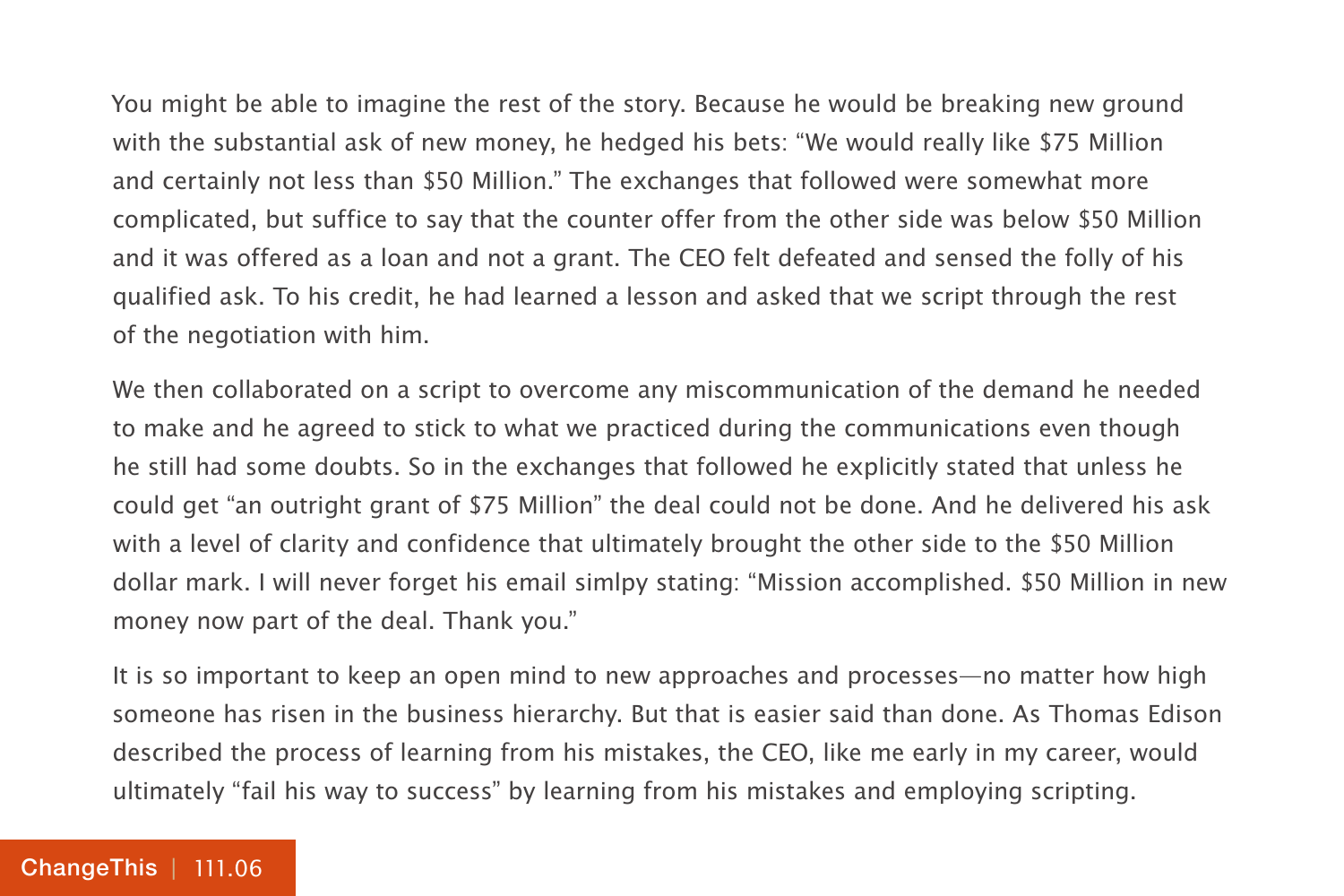Steve Mosko and our scripting converted CEO offer convincing evidence that if you take the time to perfect your pitch, you reduce the risk of not saying what you need to, and of regretting what you say.

To easily explain how to do so yourself, I have developed a simple, systematic approach to empower people from all walks of life with the tools to perfect their pitch. Simply called the 3 Ds— Draft, Devil's Advocate, and Deliver—it is the key process for success in challenging communications. Now if you're thinking, like that CEO friend of mine, that you don't need the 3 Ds, remember the words of Harry Truman: "It's what you learn after you know it all that really counts." Don't make excuses. Try something new and see the difference it will make.

So let's give it a try. When someone comes to me faced with a difficult communication challenge, I always give them the following instruction:

"You know what I want you to do? I want you write down every argument you have, everything you want to say, I want you to write out all your thoughts and feelings."

In this initial writing, you can safely write out everything you want to say or may have bottled up. You may ultimately modify some of the language as a result of constructive input, but the first step in the scripting process is to DRAFT your thoughts, whatever they may be.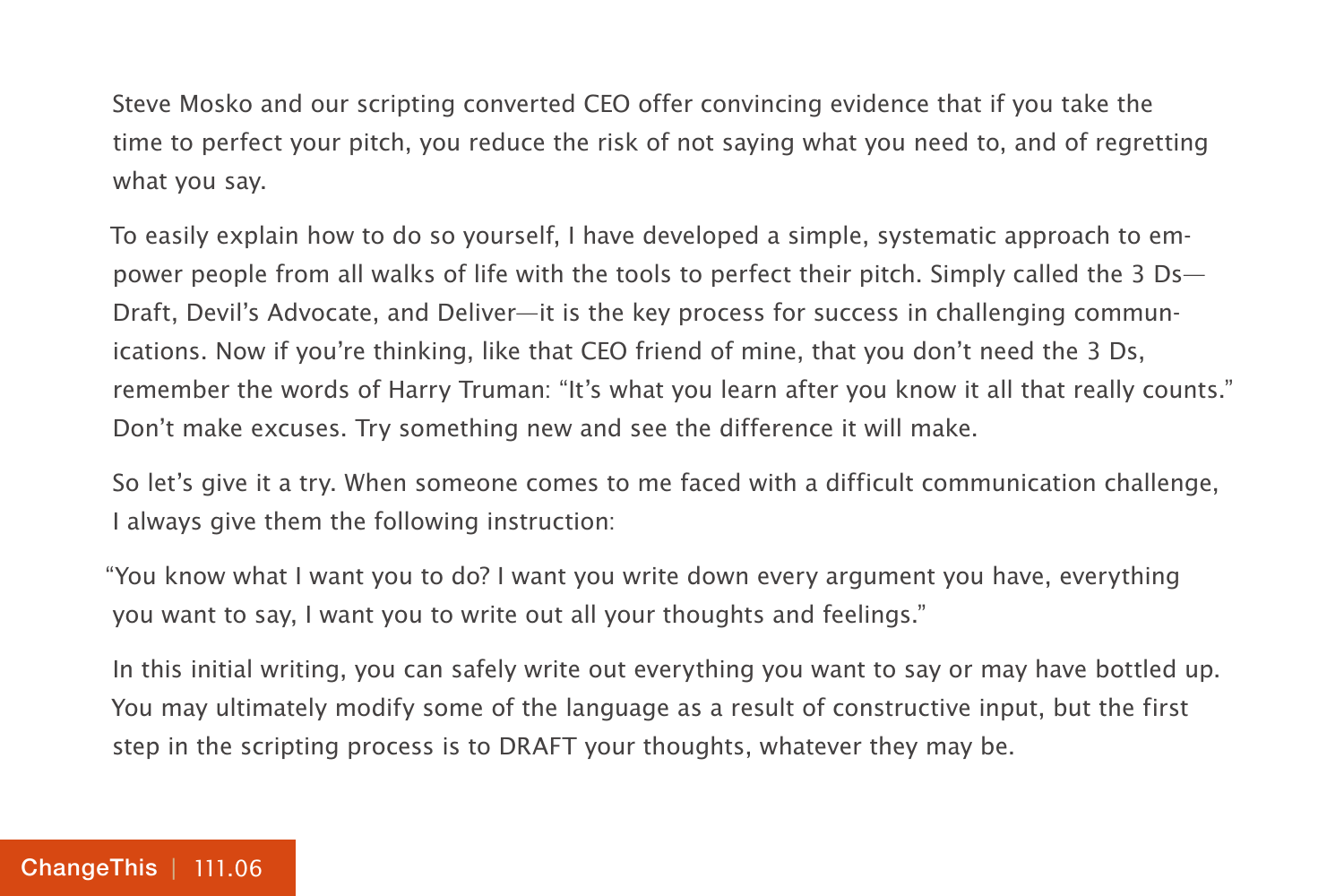After you have written the initial draft, find a DEVIL'S ADVOCATE to review your argument or statements. Hopefully they will ask questions and offer revision ideas that make it even more effective. John Adams wrote out scripts for his arguments to convince the Second Continental Congress that the disparate colonies of America should mold themselves into the United States of America. He wasn't a charismatic persuader, but he would sit quill in hand, candles around him at night, and write scripts to support positions he would later state. After he wrote them out, and this is key; he had a Devi's Advocate edit them. Who was his devil's advocate? His wife, Abigail Adams. She would raise questions, reposition thoughts and influence ideas so that when John stood up in front of that Congress or any other body he was facing, he was able to deliver his message with confidence and power. Ultimately, that empowered him to help transform those colonies into the states of a new nation. I frequently ask people, "Who is your Abigail Adams?" I am only good and effective in life because I have many "Abigail Adams," including my wife Cathi, and my longtime business partner Michael Maas. They help me think through and revise my scripts to maximum effectiveness.

*You know what I want you to do? I want you write down every argument you have, everything you want t* I want you to write out all your thoughts and feelings. *down every argument you have, everything you want to say, I want you to write out all your thoughts and feelings.*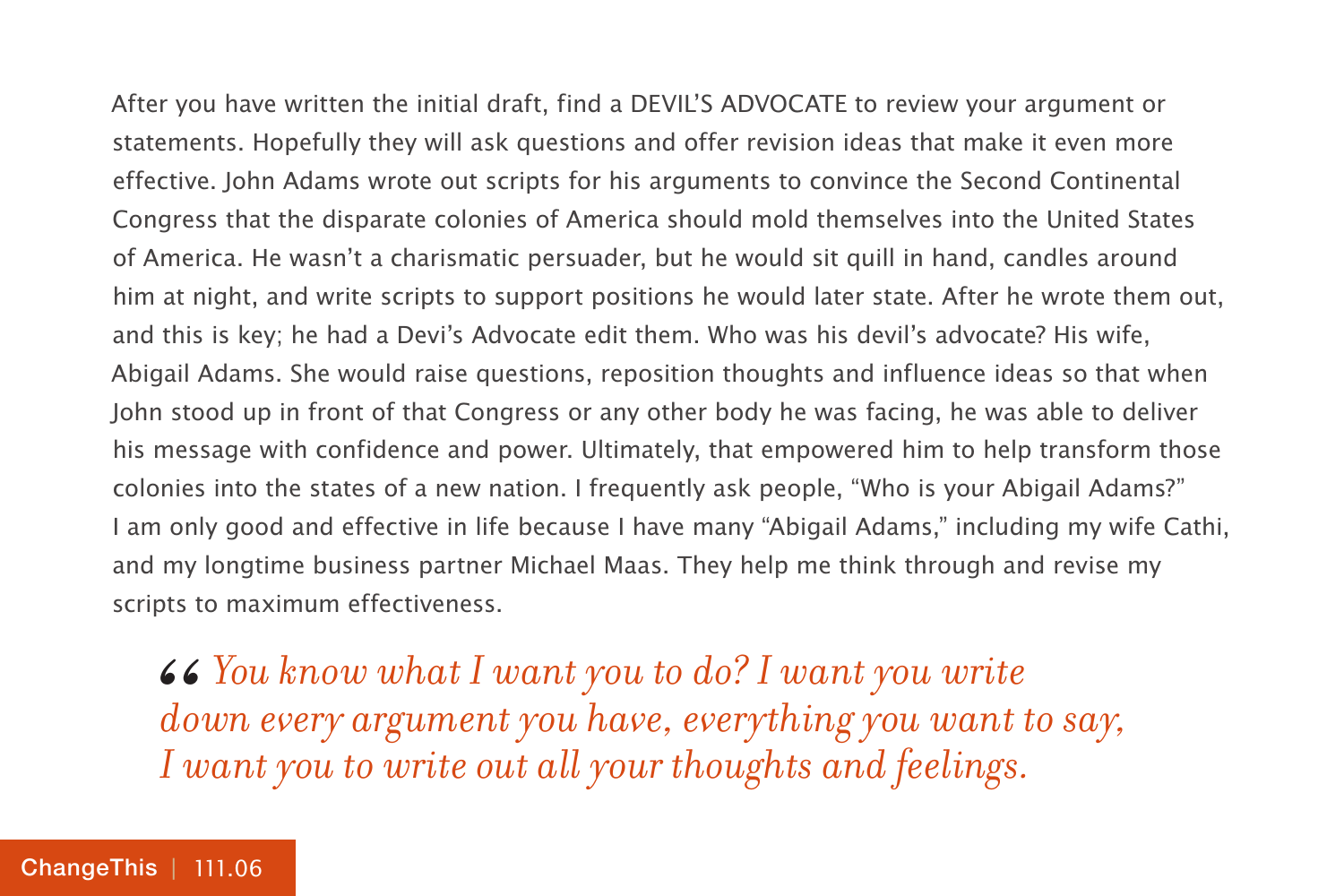Finally, the third D, DELIVER, is all about practice. Practice goes into every crucial conversation. Why? Because when you practice and reach a comfort level communicating a given point to a customer, to an adversary, or to a vendor, you are more likely to make that point with confidence. And the other party is less likely to sense vulnerability in your position. In addition, with the help of your devil's advocate or someone acting as a delivery coach, you can rehearse the script. You will be better equipped to deal with objections and contingencies that may arise if someone else raises them as you practice. Your effectiveness increases and the likelihood you experience any cognitive dissonance decreases when you are able to rehearse as a final step in the 3 D's process.

She may not be a Hollywood CEO or big time corporate leader, but my assistant and niece, Kim, recently demonstrated the power of perfecting your pitch in connection with one of her life's great events.

I had the privilege of officiating at Kim's wedding last June, and she appreciated the effort I put into the ceremony, but she was even more appreciative that as I wrote Perfecting Your Pitch I shared its lessons with her. Those lessons came in handy immediately.

Kim had purchased the designer wedding dress of her dreams, only to be disappointed again and again with hassles and mistakes in the production of the dress. She purchased a gown for her wedding at a reputable bridal salon, one of the largest in the U.S., for \$4000—retail price.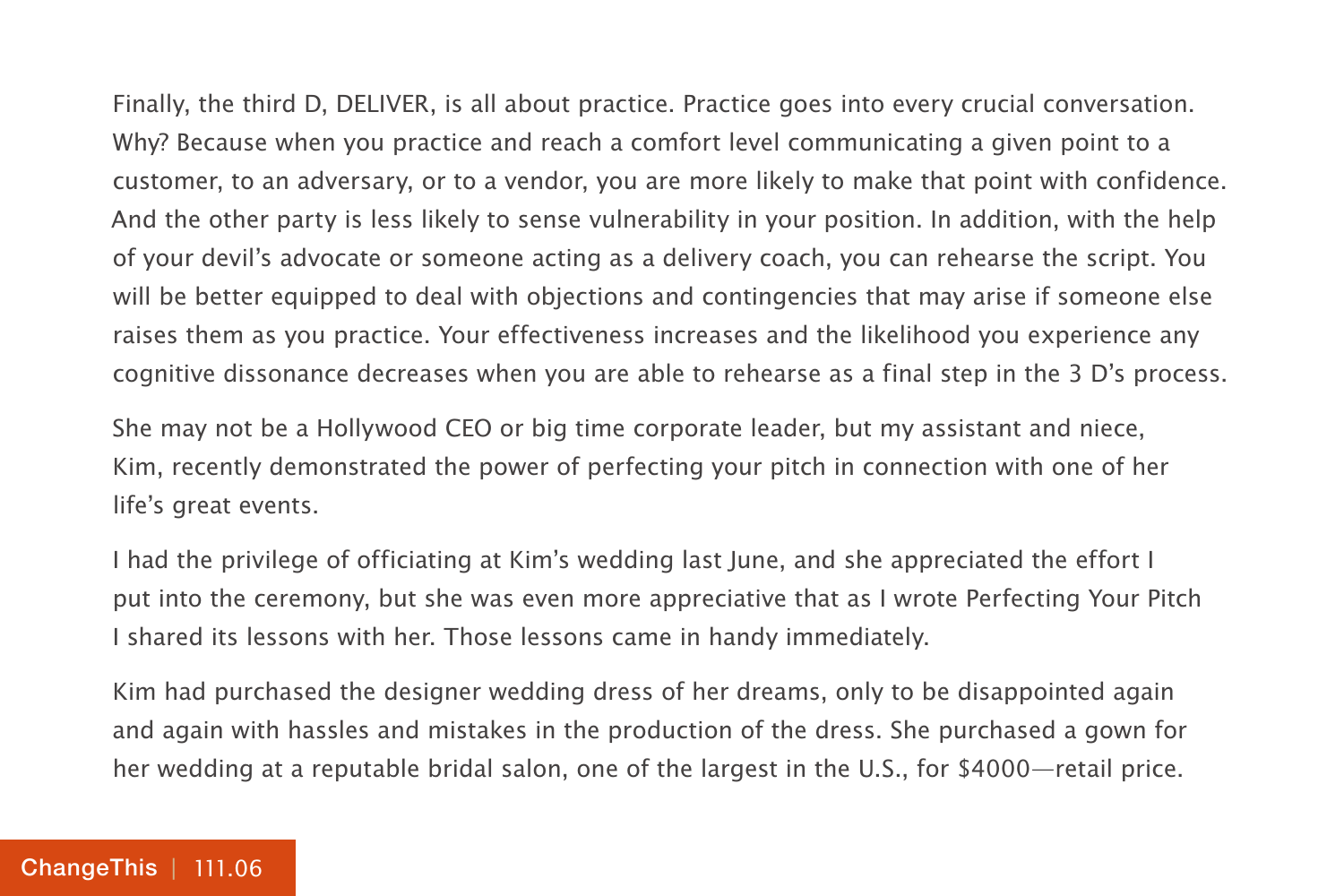After agreeing with the designer on a minor modification to the dress style in the ordering process and getting what she felt was a good deal, she thought that the dress would be perfect.

But, although Kim had ordered the dress with plenty of time, nine months prior to the wedding, it arrived very late—a mere 6 weeks before the wedding, and four weeks after the estimated delivery date. Not only did the dress arrive much later than promised, but the modification Kim and the designer agreed to was done wrong. They had chosen a different pattern without her consent or even informing her. In order to fix that problem (as well as the sizing, which was also significantly off) Kim had to make extra trips to the salon in New York, ultimately traveling 800 miles and incurring significant travel and hotel costs. The salon recognized the mistake and completely remade the dress two weeks prior to her wedding. Although the dress was still not fully corrected, she wore the dress on her wedding day because she had no other option.

The wedding was wonderful, but it did not take all of the sting out of the wedding dress fiasco. She had informed the salon about her disappointment but got no satisfaction. She realized that with the wedding behind her, getting reasonable restitution would be very difficult. She wanted to communicate effectively not only the specific costs she incurred because of the mistakes, but also the disappointment she had to endure because her dream wedding gown became something of a nightmare. Hesitant at first to take on the salon, she nevertheless felt emboldened as she began to put the 3 Ds to work.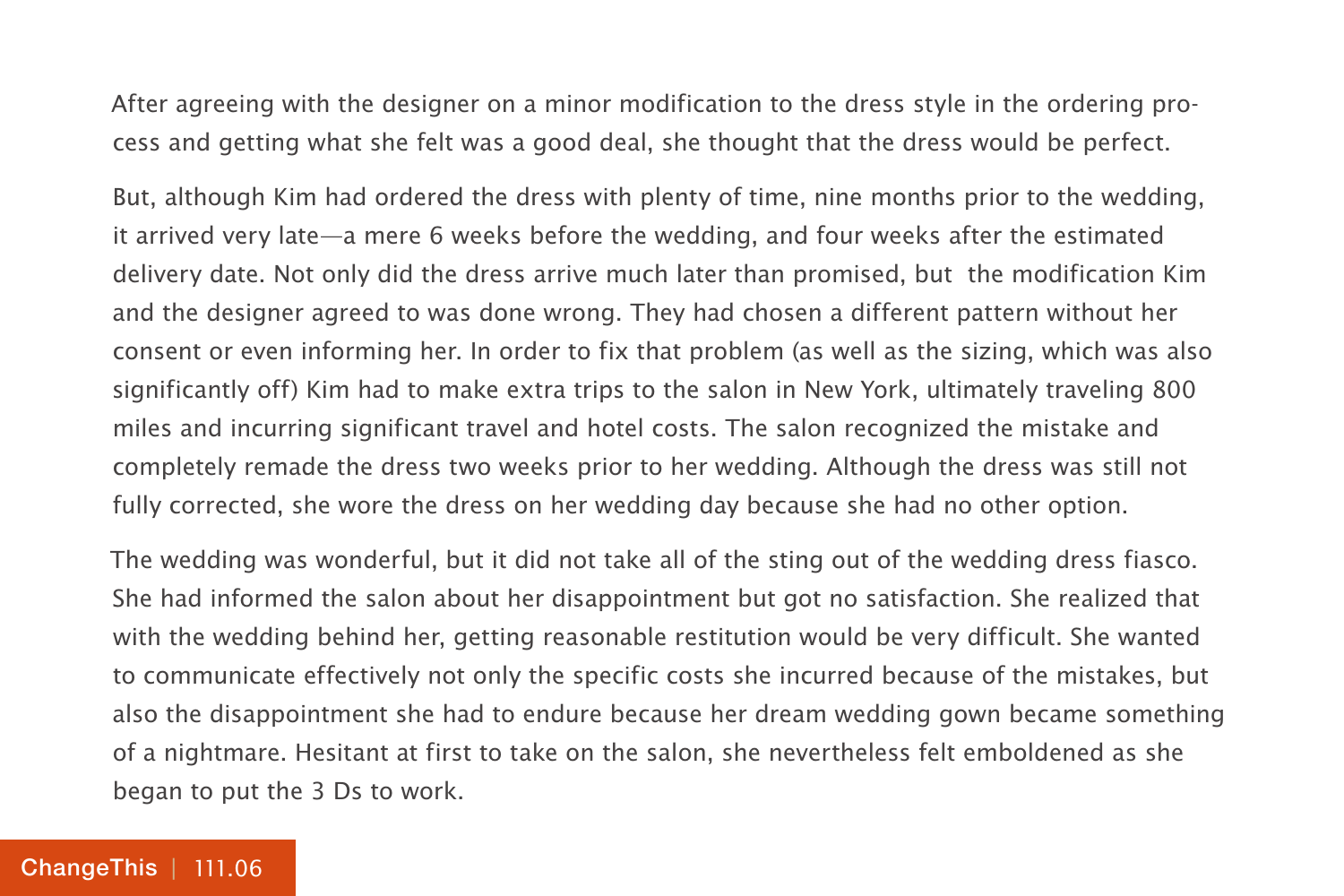She practiced what we preached with the 3 Ds. First, she drafted a letter to the designer and bridal salon about her frustrations and desire for compensation. After she drafted the letter, she had me devil's advocate it and suggest revisions. After multiple revisions she was comfortable and confident with the script, in this case in the form of a letter, which made her position less vulnerable to the bridal salon pushing back. She knew that emotional outbursts and hesitance instead of confidence in her demand would weaken the ask. After sending the bridal shop the revised letter asking for a refund for half the cost of the dress and half of the transportation expenses, they responded by agreeing to all of her requests. Right after the salon called and informed Kim of their agreement; she called me and said, "Guess what? Scripting paid off."

Some might think scripting is only for big business deals and contract negotiations. Yet, as Kim's wedding dress fiasco and over 40 business, consumer, and personal life scripts reveal in Perfecting Your Pitch, it can be useful in addressing many other of life's communication challenges. **Put the 3 D's in play and you will not only be a better negotiator or business leader, but also have a tool for leading a more effective and fulfilling life.**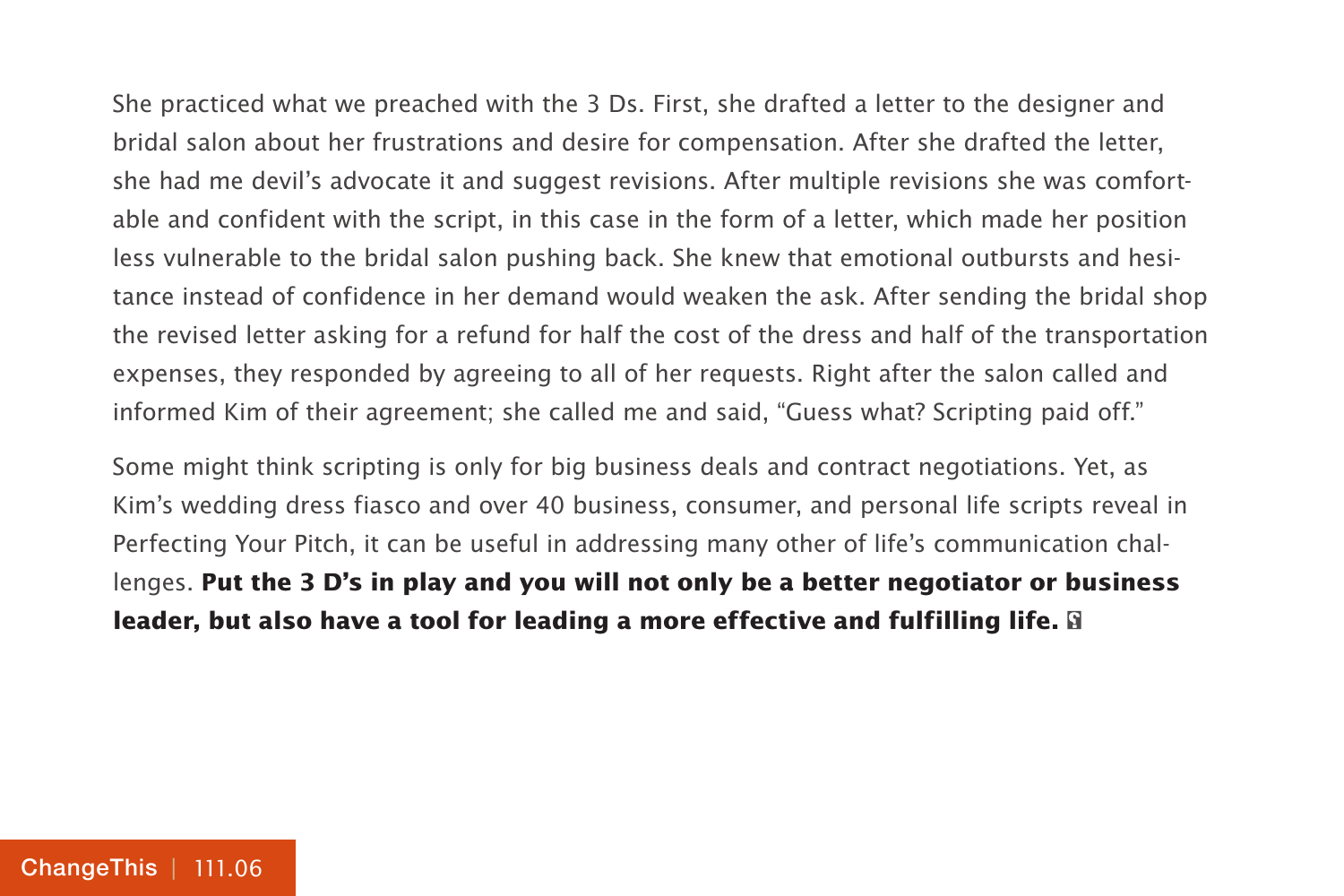### Info



**BUY THE BOOK** | Get more details or buy a copy of [Perfecting Your Pitch.](http://800ceoread.com/products/perfecting_your_pitch-jeff_barker_ronald_m_shapiro-english)

**ABOUT THE AUTHOR** | Ron Shapiro is an Expert Negotiator, Sports Agent, Attorney, Educator, Civic Leader, and Best-Selling Author. He is one of the nation's leading authorities on negotiation and the founder and chairman of the Shapiro Negotiations Institute. Shapiro has negotiated the contracts of more Hall of Famers than any other agent/attorney, including Brooks Robinson, Jim Palmer, Cal Ripken, Jr., Kirby Puckett and Eddie Murray. In addition to his latest book, Perfecting Your Pitch, he has written numerous bestsellers, including The Power of Nice, Bullies, Tyrants & Impossible People, and Dare to Prepare.

Ron thanks his assistant Rebekah Martindale for her assistance in preparing this manifesto.

- **→ SEND THIS** | [Pass along a copy](http://www.changethis.com/111.06.PerfectingYourPitch/email) of this manifesto to others.
- **→ SUBSCRIBE** | Sign up fo[r e-news](http://changethis.com/page/show/e_mail_newsletter) to learn when our latest manifestos are available.

This document was created on November 20, 2013 and is based on the best information available at that time. The copyright of this work belongs to the author, who is solely responsible for the content. This work is licensed under the Creative Commons Attribution-NonCommercial-NoDerivs License. To view a copy of this license, visit [Creative Commons](http://creativecommons.org/licenses/by-nc-nd/2.0/) or send a letter to Creative Commons, 559 Nathan Abbott Way, Stanford, California 94305, USA. Cover image from [Veer.](http://www.veer.com/) You are given the unlimited right to print this manifesto and to distribute it electronically (via email, your website, or any other means). You can print out pages and put them in your favorite coffee shop's windows or your doctor's waiting room. You can transcribe the author's words onto the sidewalk, or you can hand out copies to everyone you meet. You may not alter this manifesto in any way, though, and you may not charge for it.

#### [ChangeThis](http://changethis.com) | 111.06